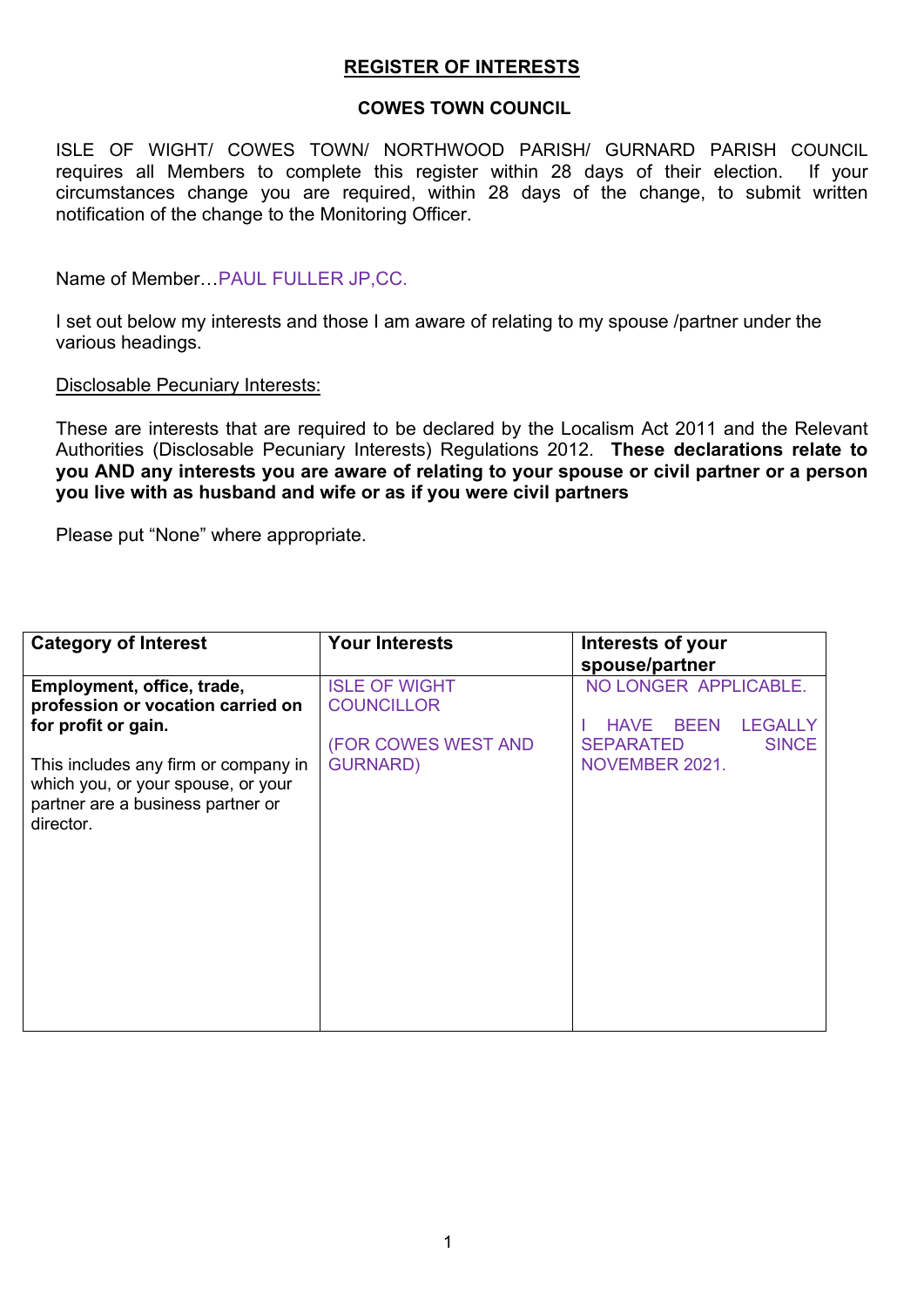| <b>Category of Interest</b>                                                                                                                                                                                                                                                                                                                                                                                                                                                                                                                                                                                                                                                                                                                 | <b>Your Interests</b> | Interests of your |
|---------------------------------------------------------------------------------------------------------------------------------------------------------------------------------------------------------------------------------------------------------------------------------------------------------------------------------------------------------------------------------------------------------------------------------------------------------------------------------------------------------------------------------------------------------------------------------------------------------------------------------------------------------------------------------------------------------------------------------------------|-----------------------|-------------------|
|                                                                                                                                                                                                                                                                                                                                                                                                                                                                                                                                                                                                                                                                                                                                             |                       | spouse/partner    |
| Sponsorship                                                                                                                                                                                                                                                                                                                                                                                                                                                                                                                                                                                                                                                                                                                                 | NONE.                 |                   |
| Any payment or provision of any<br>other financial benefit (other than<br>from ISLE OF WIGHT/ COWES<br><b>NORTHWOOD</b><br><b>PARISH/</b><br>TOWN/<br><b>GURNARD PARISH</b><br><b>COUNCIL</b><br>made or provided in respect of any<br>expenses incurred by you or your<br>spouse or partner in carrying out<br>duties as a member or towards the<br>election expenses of you or your<br>spouse or partner. This includes any<br>payment or financial benefit from a<br>trade union within the meaning of the<br>Trade Union and Labour Relations<br>(Consolidation) Act 1992.                                                                                                                                                              |                       |                   |
| <b>Contracts</b>                                                                                                                                                                                                                                                                                                                                                                                                                                                                                                                                                                                                                                                                                                                            | NONE.                 |                   |
| Any contract which is made between<br>ISLE OF WIGHT/ COWES TOWN/<br><b>NORTHWOOD PARISH/ GURNARD</b><br>PARISH COUNCIL and either:                                                                                                                                                                                                                                                                                                                                                                                                                                                                                                                                                                                                          |                       |                   |
| a) you; your<br>spouse; or your<br>partner; or<br>b) firm in which either you or your<br>spouse or partner is a business<br>partner; or<br>c) a body corporate of which you or<br>your spouse or partner is a director;<br><b>or</b><br>d) a body in which you or your<br>spouse or partner has a beneficial<br>interest (that is a firm in which you or<br>your spouse/partner is a business<br>partner or a corporate body in which<br>you or your spouse/partner is a<br>director or an industrial and prudent<br>society where you or your spouse or<br>partner are a member<br>of the<br>committee<br>management<br>or<br>- a<br>corporate body in which you or your<br>spouse/partner have a beneficial<br>interest in its securities |                       |                   |
| (a) under which goods or services<br>are to be provided or works are to be<br>executed; and                                                                                                                                                                                                                                                                                                                                                                                                                                                                                                                                                                                                                                                 |                       |                   |
| (b) which<br>has<br>not<br>been fully<br>discharged.                                                                                                                                                                                                                                                                                                                                                                                                                                                                                                                                                                                                                                                                                        |                       |                   |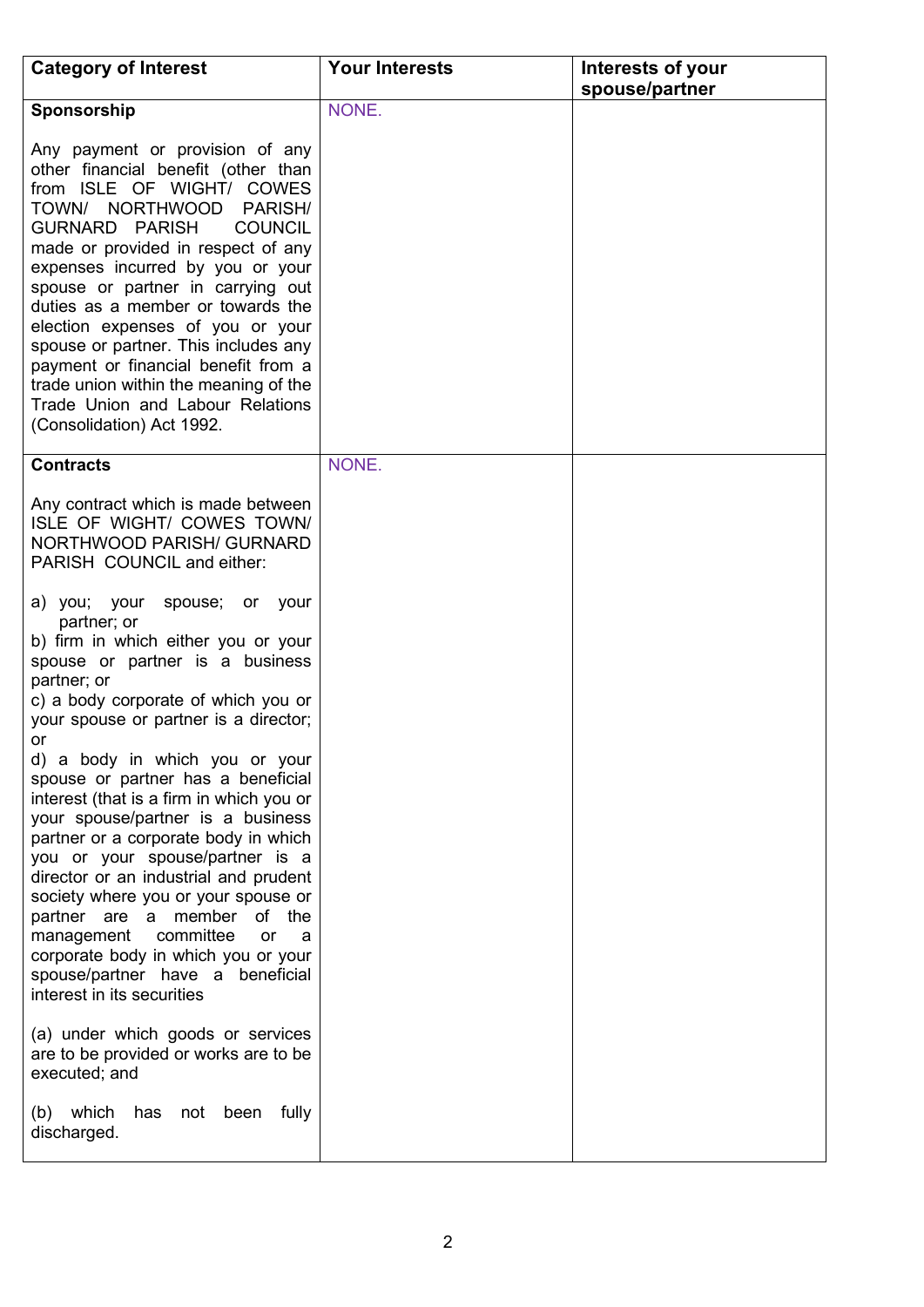| <b>Category of Interest</b>                                                                                                                                                                                                                                                                                                                                                                                                                                                                                                                                                                                                                                                                                                                                                                                                                                           | <b>Your Interests</b>                                                                                                                                                                                                                                                                                                                        | Interests of your                                                                                  |
|-----------------------------------------------------------------------------------------------------------------------------------------------------------------------------------------------------------------------------------------------------------------------------------------------------------------------------------------------------------------------------------------------------------------------------------------------------------------------------------------------------------------------------------------------------------------------------------------------------------------------------------------------------------------------------------------------------------------------------------------------------------------------------------------------------------------------------------------------------------------------|----------------------------------------------------------------------------------------------------------------------------------------------------------------------------------------------------------------------------------------------------------------------------------------------------------------------------------------------|----------------------------------------------------------------------------------------------------|
|                                                                                                                                                                                                                                                                                                                                                                                                                                                                                                                                                                                                                                                                                                                                                                                                                                                                       |                                                                                                                                                                                                                                                                                                                                              | spouse/partner                                                                                     |
| Land                                                                                                                                                                                                                                                                                                                                                                                                                                                                                                                                                                                                                                                                                                                                                                                                                                                                  | <b>OXFORD</b><br>STREET,<br>45                                                                                                                                                                                                                                                                                                               | NO LONGER APPLICABLE.                                                                              |
| Any beneficial interest in land which is<br>within the Isle of Wight, excluding an<br>easement, servitude, interest or right in<br>or over land which does not carry with it<br>a right for you or your spouse or partner<br>alone or jointly with another to occupy<br>the land or to receive income.<br>Please give address or description<br>sufficient to identify the location.                                                                                                                                                                                                                                                                                                                                                                                                                                                                                  | NORTHWOOD, COWES, ISLE<br>OF WIGHT PO31 8PT.<br>HAVE FAMILY<br><b>MEMBERS</b><br><b>WITH PROPERTY ASSETS AT:</b><br>19<br><b>CORONATION</b><br><b>AVENUE</b><br>NORTHWOOD, COWES.<br>(Parent)<br><b>GRAYSWOOD</b><br>CLOSE,<br>4<br>SANDOWN, ISLE OF WIGHT.<br>(Parent)<br>10<br><b>CLIFFORD</b><br>STREET,<br><b>NEWPORT, ISLE OF WIGHT</b> | <b>HAVE</b><br><b>BEEN</b><br><b>LEGALLY</b><br><b>SEPARATED</b><br><b>SINCE</b><br>NOVEMBER 2021. |
|                                                                                                                                                                                                                                                                                                                                                                                                                                                                                                                                                                                                                                                                                                                                                                                                                                                                       | (Parent)                                                                                                                                                                                                                                                                                                                                     |                                                                                                    |
| <b>Licences</b>                                                                                                                                                                                                                                                                                                                                                                                                                                                                                                                                                                                                                                                                                                                                                                                                                                                       | NONE.                                                                                                                                                                                                                                                                                                                                        |                                                                                                    |
| Any licence (alone or jointly with others)<br>to occupy land in the Isle of Wight for a<br>month or longer.<br>Please give address or description<br>sufficient to identify the location.                                                                                                                                                                                                                                                                                                                                                                                                                                                                                                                                                                                                                                                                             |                                                                                                                                                                                                                                                                                                                                              |                                                                                                    |
|                                                                                                                                                                                                                                                                                                                                                                                                                                                                                                                                                                                                                                                                                                                                                                                                                                                                       |                                                                                                                                                                                                                                                                                                                                              |                                                                                                    |
| <b>Corporate tenancies</b>                                                                                                                                                                                                                                                                                                                                                                                                                                                                                                                                                                                                                                                                                                                                                                                                                                            | NONE.                                                                                                                                                                                                                                                                                                                                        |                                                                                                    |
| Any tenancy where (to your knowledge)<br>the landlord is the Isle of Wight Council<br>and the tenant is a body in which you or<br>your spouse or partner, has a beneficial<br>interest.<br>Please give address or description<br>sufficient to identify the location.                                                                                                                                                                                                                                                                                                                                                                                                                                                                                                                                                                                                 |                                                                                                                                                                                                                                                                                                                                              |                                                                                                    |
| <b>Securities</b>                                                                                                                                                                                                                                                                                                                                                                                                                                                                                                                                                                                                                                                                                                                                                                                                                                                     | NONE.                                                                                                                                                                                                                                                                                                                                        |                                                                                                    |
| Any beneficial interest in securities<br>(shares, debentures, debenture stock,<br>loan stock, bonds, units of a collective<br>investment scheme within the Financial<br>Services and Markets Act 2000 and<br>other securities of any description other<br>than money deposited with a building<br>society) of a body where that body (to<br>your knowledge) has a place of<br>business or land in the Isle of Wight; and<br>either<br>(i) the total nominal value of the<br>securities exceeds £25,000 or one<br>hundredth of the total issued share<br>capital of that body; or<br>(ii) if the share capital of that body is of<br>more than one class, the total nominal<br>value of the shares of any one class in<br>which the relevant person has a<br>beneficial<br>interest<br>exceeds<br>one<br>hundredth of the total issued share<br>capital of that class. |                                                                                                                                                                                                                                                                                                                                              |                                                                                                    |

### **ADDITIONAL INTERESTS AGREED BY ISLE OF WIGHT/ COWES TOWN/ NORTHWOOD PARISH/ GURNARD PARISH COUNCIL TO BE INCLUDED IN THE MEMBERS REGISTER OF INTERESTS**